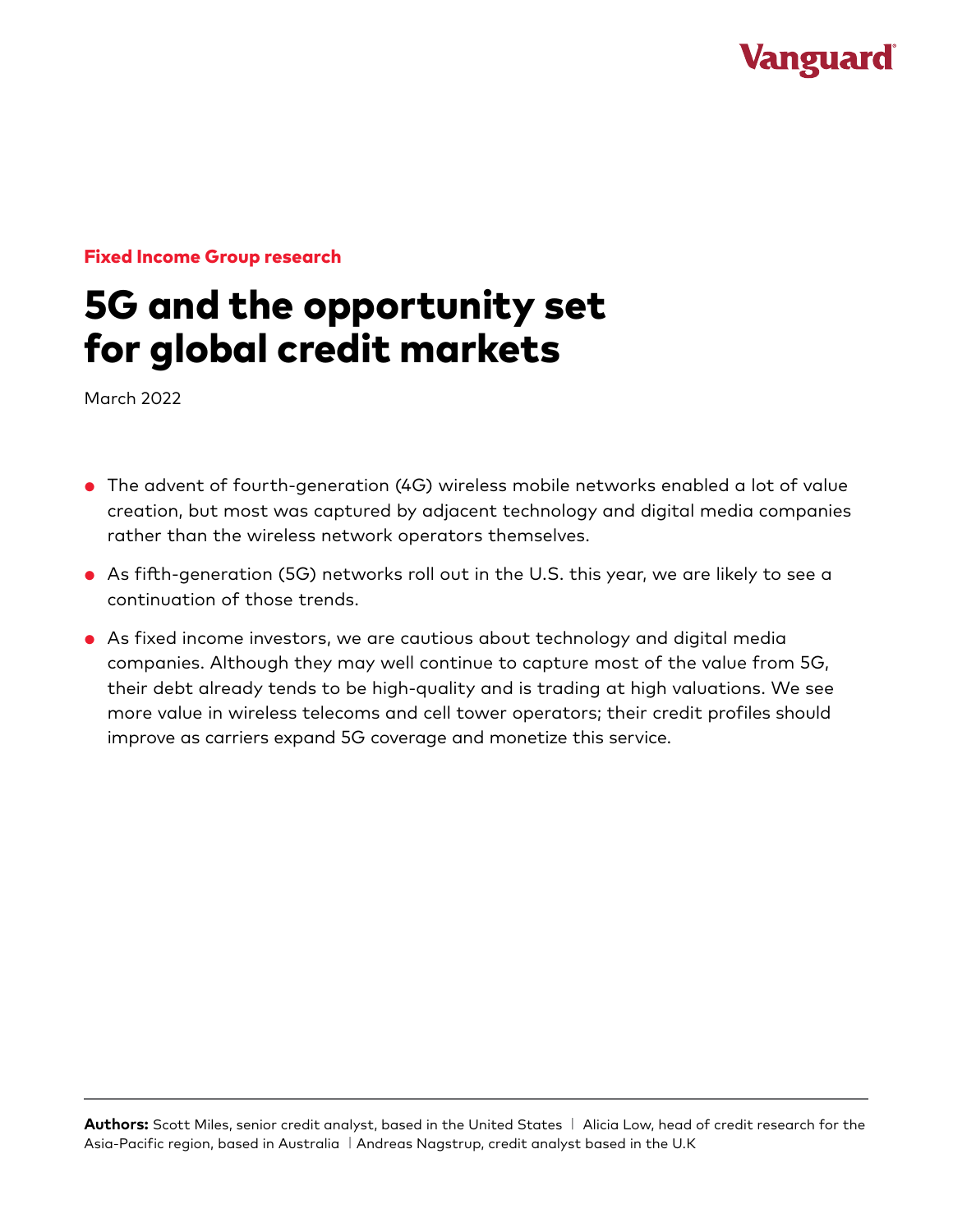#### Lessons learned from 4G

It has been 11 years since Verizon rolled out the world's first large-scale 4G wireless network.

4G networks brought about a tremendous amount of change. Social media and video consumption migrated to mobile, and gig economy platforms emerged, all with tremendous social, political, and investment implications.

4G networks enabled value creation, but, as the chart illustrates, wireless carriers and infrastructure manufacturers captured comparatively little of that value. Other parts of the wireless value chain, including semiconductors, handsets, and especially mobile content, received the lion's share.



#### **Stock market increases in the 4G era for parts of the wireless value chain**

**Note:** Data are year-end figures from 2010 through 2021. **Sources:** S&P Capital IQ and Vanguard.

### Emerging themes in U.S. 5G

As 5G lights up across the U.S., we have been weighing whether this generation of wireless networks will be as significant as the former and what the investment implications could be.

Here are some of the themes we see materializing:

- 5G has kicked off a generational investment cycle in fiber, cell towers, network infrastructure, and data center capacity.
- Higher speeds will create new market opportunities for mobile content, such as cloud gaming, augmented reality, and embedded artificial intelligence.
- This will grow new markets for hardware (such as wearables), drive higher semiconductor content in devices, and spur large investments in semiconductor manufacturing capacity, especially in the west.
- 5G fixed wireless broadband will drive more competition and consumer choice in residential broadband markets.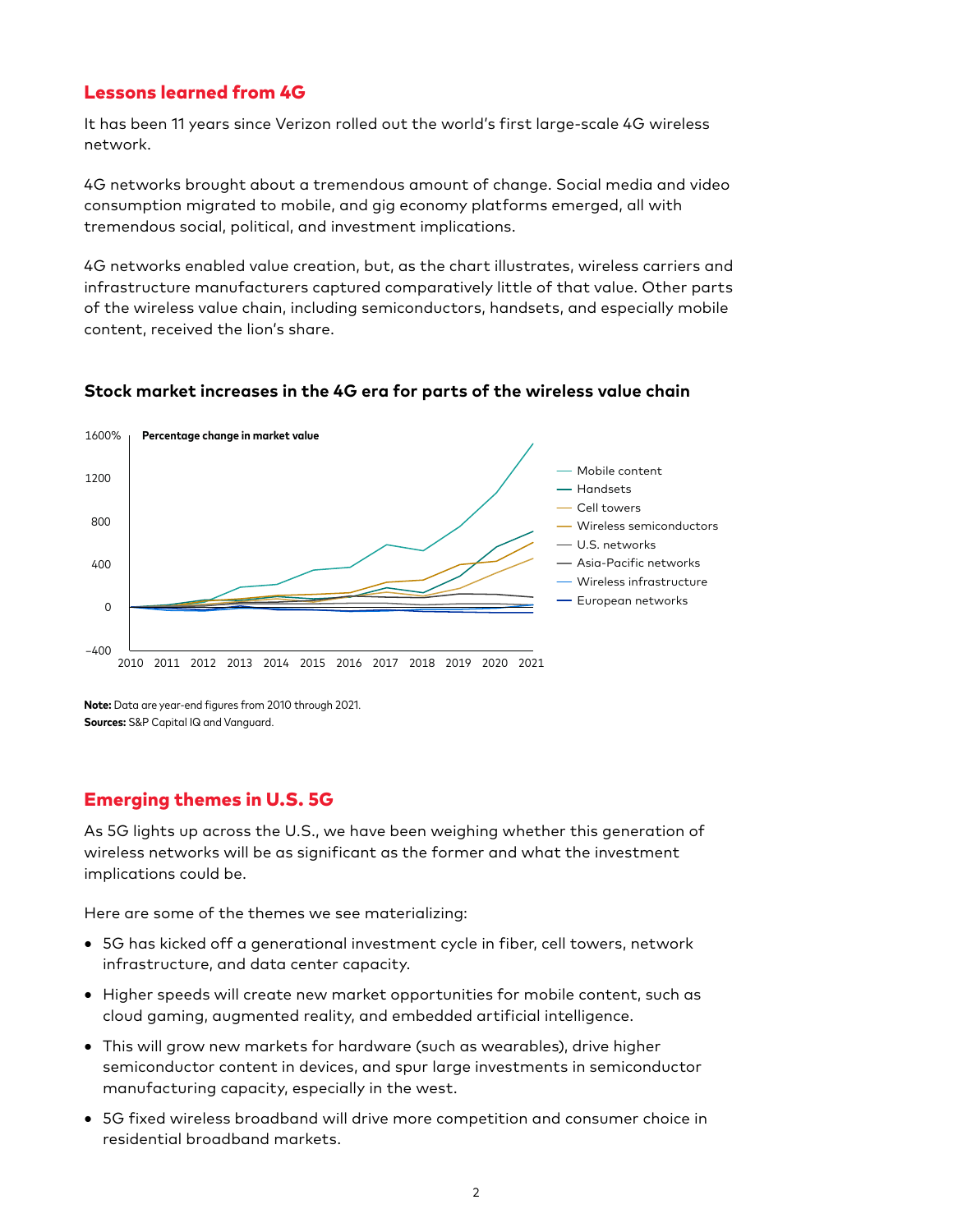As in the last cycle, wireless carriers likely won't capture much of the value from 5G networks.

Wireless markets were competitive during the 4G era, and we expect them to become increasingly so because of the blurring of distinctions between wireless and cable providers. Wireless will increasingly compete with cable for home broadband service, especially in underserved areas.

5G makes it more feasible for governments to pursue rural broadband goals through subsidies. These subsidies will boost growth opportunities for wireless but may come at the expense of greater regulatory oversight and lower long-term margins.

#### Cautious on about tech and digital media

Technology and digital content will continue to capture most of the value from 5G. However, we don't think this implies opportunities for credit investors, for a number of reasons. These high-quality sectors already trade at elevated valuations, leading to an asymmetric risk-return profile (that is, limited upside and comparatively greater downside risk).

Tech companies may use their fortress balance sheets to pursue new market opportunities through mergers and acquisitions (M&A), to the detriment of creditors. The recently announced Oracle-Cerner transaction is a good example.

5G is contributing to high demand for semiconductors today, but we are concerned that the massive supply response will overshoot demand and lead to an inventory-led correction.

Today's dominant technology companies won't necessarily be the winners in 5G applications. Asian markets have a head start and will be more competitive during this cycle.

Regulatory scrutiny is elevated. In the 5G era, tech incumbents will have less latitude to buy rising threats (such as Facebook/Instagram and Alphabet/YouTube).

If regulatory curbs, global competition, and excess capacity slow growth, firms may resort to using their balance sheets to drive earnings-per-share growth, which would entail moving down in credit quality.

#### Bullish on wireless networks and cell tower operators

We see better fixed income value in wireless telecoms such as Verizon and T-Mobile US and towers including Crown Castle and American Tower. Driven by M&A, the U.S. wireless sector dropped in credit quality during the 4G era. "In the U.S., wireless telecoms migrated from single-A to triple-B credit ratings," said Scott Miles, senior credit analyst. "That wasn't a great outcome for fixed income investors, but, as a result, they offer more value today." Additionally, North American wireless networks have invested heavily recently in capital equipment and wireless spectrum. Balance sheets are stretched, but we expect credit profiles to improve as carriers expand 5G coverage and monetize this service. Carriers should use the current inflationary environment to push up pricing while touting increased network capability.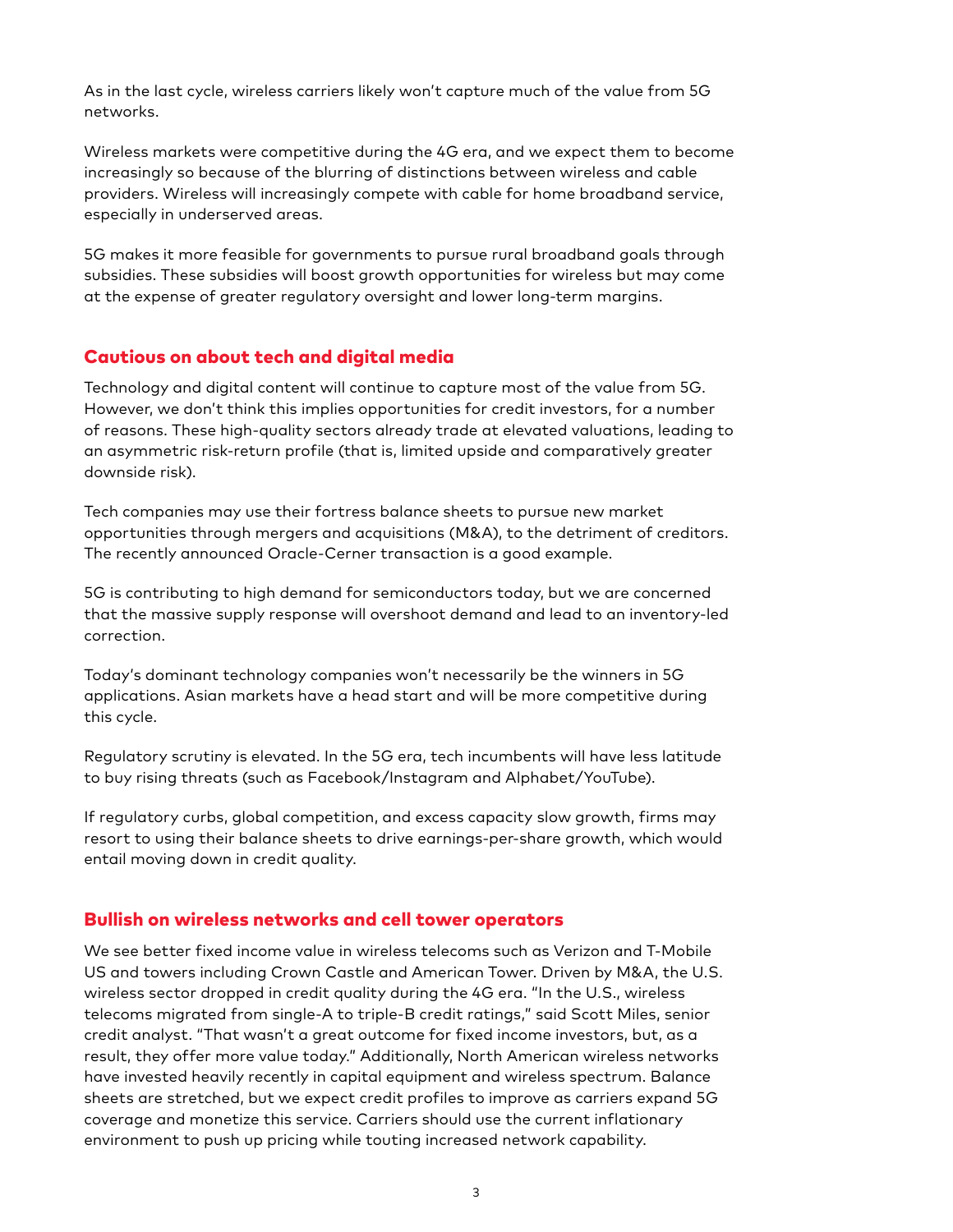Wireless earnings growth should shift from low single digits today to mid-single digits or better, accelerating the recovery of credit profiles.

Although the mobile market is saturated, we see major growth opportunities opening for fixed wireless. The drivers will be population growth, pricing, and fixed wireless expansion.

Regulatory oversight will increase as wireless networks displace landlines in some underserved areas, limiting margin growth but also suppressing volatility.

## In Europe, expect a slow 5G rollout, greater competition, and limited revenue growth

The themes we see emerging with 5G in Europe are similar to those in the U.S., with some noteworthy differences and nuances:

The European telecom market is more fragmented, with many more operators than in the U.S., where three large, nationwide players dominate. This leads to an intensely competitive market environment, which in turn means revenue growth is likely to be anemic, with limited near-term catalysts for improvement.

The pandemic has highlighted the need for governments, companies, and consumers to have robust broadband connectivity. This is a political priority, and the European Commission has laid out ambitious targets for 5G rollout. These include ensuring uninterrupted 5G coverage in urban areas and along main transport routes by 2025. In March 2021, the commission extended the objective to include universal 5G coverage in all populated areas by 2030.

The rollout of fiber-to-the-home (FttH) has been very fragmented in Europe, and countries including the U.K. and Germany need to make significant investments to catch up. Investment spend is likely to focus on FttH in the near term before gradually shifting to 5G. After a period of significant acquisition activity, telecoms are facing a balancing act to keep leverage in check while investing in network expansion. Consequently, we expect Europe to roll out 5G more slowly than the U.S. and developed Asia.

"The credit profiles in the European telecom sector should hold fairly steady, with network investment remaining elevated in the short-to-medium term and revenue and earnings growth likely to be modest," said Andreas Nagstrup, a European credit analyst based in London. "There are, however, differences among telecom credits even in this somewhat challenging environment, which gives active managers scope to add value."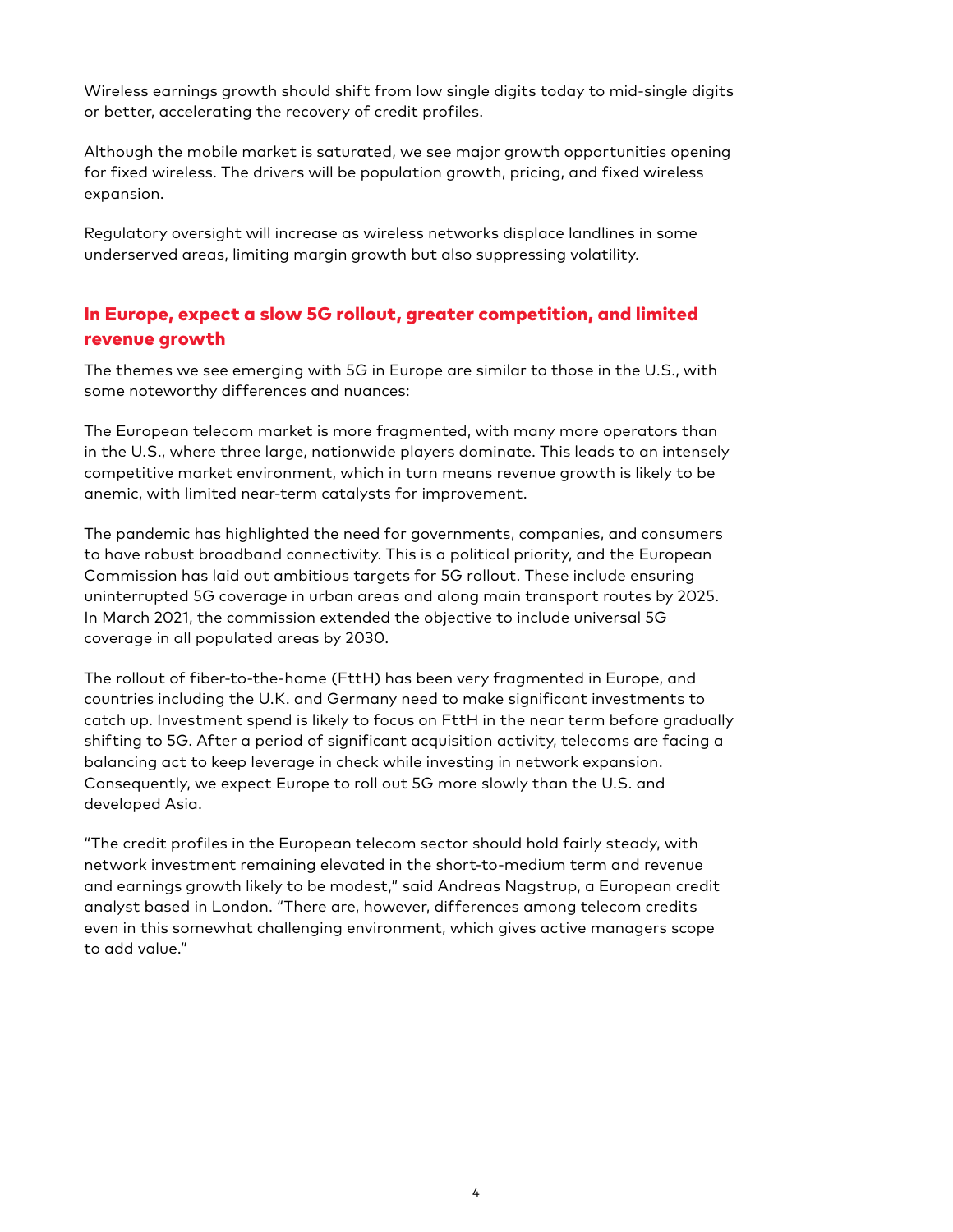## In the Asia-Pacific region, emerging trends look set to support both the equity and credit markets

Unlike the U.S. and Europe, where there is a degree of homogeneity, Asia Pacific is a highly diverse region, and the pace of 5G rollout varies markedly amid different market structures and regulatory environments. South Korea was first to roll out 5G in April 2019, followed closely by Australia, China, and Japan, whereas India aims to begin in 2022.

In the Asia-Pacific region, as in the U.S., the 4G rollout resulted in significant shareholder value creation that was captured primarily by the U.S.-domiciled FAANGs (Facebook, Apple, Amazon, Netflix, and Google) and their Asian equivalents, the BATs (Baidu, Alibaba, and Tencent). "Asia-Pacific carriers also experienced a decline in credit quality as balance sheets became stretched, with significant increases in leverage to fund 4G investments in a highly competitive environment, limiting revenue growth," said Alicia Low, head of credit research for the region, based in Australia. "The proverbial \$64,000 question is, will 5G be different for Asia-Pacific wireless network operators?"

While 4G and prior rollouts degenerated into a race to the bottom in terms of prices, 5G incumbents appear to have learned from past experiences, with more rational competition and carriers preferring to differentiate based on network quality and speed rather than exclusively on price.

Inflation accelerating back to a pre-COVID pace from currently sluggish levels in Asia should provide carriers with cover to lift pricing, but its double-edged sword could also lead to higher-than-expected 5G rollout costs.

We observe greater capital discipline, particularly in developed markets such as South Korea and Australia, in linking 5G investment to demand growth. Following in the footsteps of U.S. counterparts, Asia-Pacific carriers have or are in the process of recycling capital through divestment of infrastructure assets such as cell towers, with proceeds redeployed into 5G, capital management, and debt reduction—all supportive of credit fundamentals.

As in the European Union, the post-pandemic regulatory environment in the Asia-Pacific region is likely to be more benign, with telecoms seen as national champions and enablers for digitization to support economies recovering from COVID. The regulatory pendulum is swinging against FAANGS and BATs because of their market dominance.

"Although it's fraught with danger to declare 'this time is different,' said Low, "four emerging trends—demand-driven capital expenditures, pricing discipline, capital recycling, and more benign regulatory environments—are supportive for both equity and credit markets in Asia-Pacific telecoms not seen in prior rollouts."